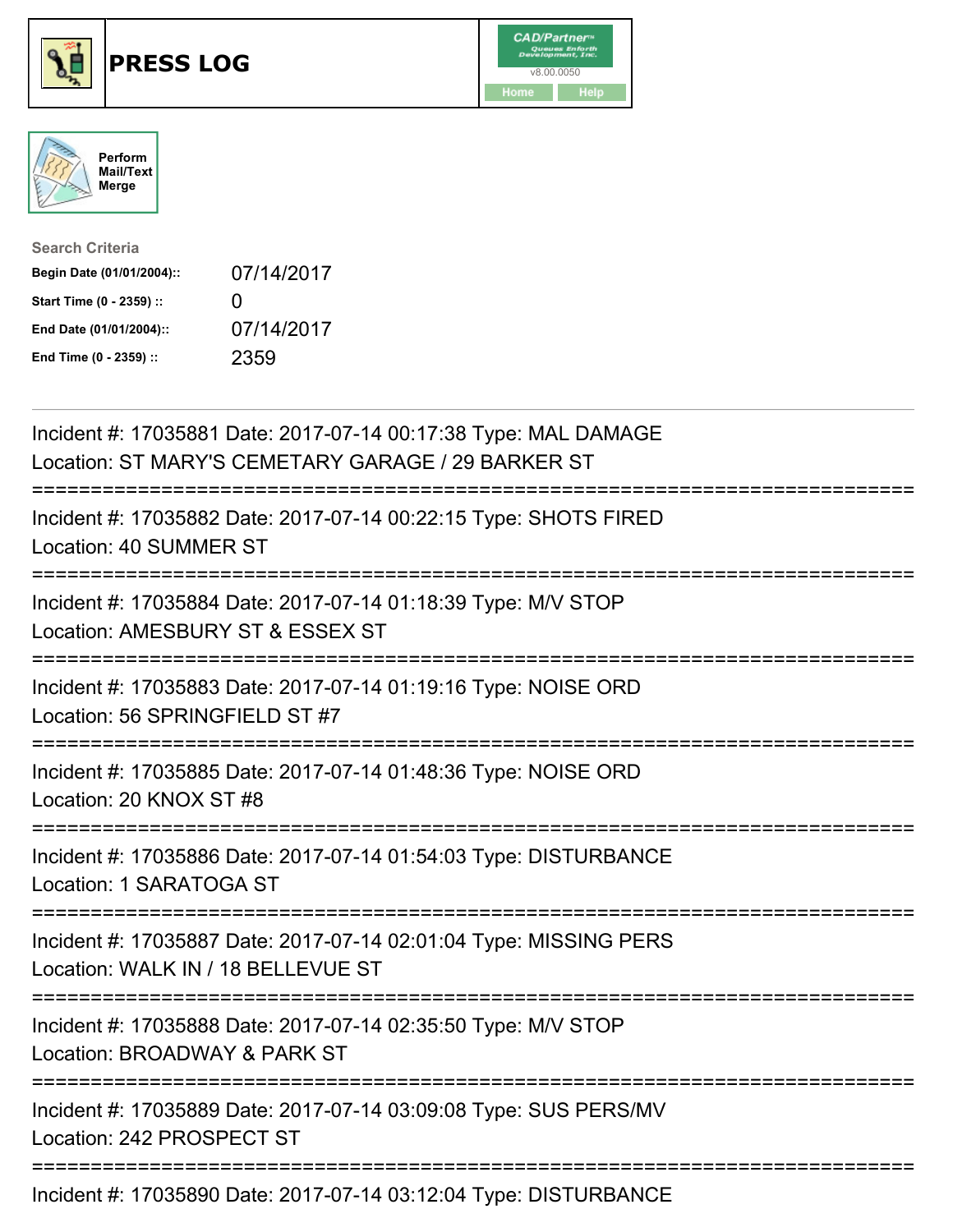| Location: DENNYS / 160 WINTHROP AV<br>:=========================                                                                                     |
|------------------------------------------------------------------------------------------------------------------------------------------------------|
| Incident #: 17035891 Date: 2017-07-14 03:36:18 Type: GUN CALL<br>Location: 359 HAVERHILL ST                                                          |
| Incident #: 17035892 Date: 2017-07-14 03:40:43 Type: ALARMS<br>Location: ESSEX CHIROPRACTIC / 493 ESSEX ST<br>======================                 |
| Incident #: 17035893 Date: 2017-07-14 03:41:37 Type: MAL DAMAGE<br>Location: 50 ISLAND ST                                                            |
| Incident #: 17035894 Date: 2017-07-14 05:56:44 Type: ALARM/BURG<br>Location: 186 FARNHAM ST                                                          |
| Incident #: 17035895 Date: 2017-07-14 06:46:13 Type: A&B PAST<br>Location: COR UNUM MEAL CENTER / 191 SALEM ST<br>================================== |
| Incident #: 17035896 Date: 2017-07-14 07:23:20 Type: ALARM/BURG<br>Location: 51 OAK ST<br>-----------------                                          |
| Incident #: 17035897 Date: 2017-07-14 07:55:06 Type: PARK & WALK<br>Location: BROADWAY & HAVERHILL ST                                                |
| Incident #: 17035898 Date: 2017-07-14 08:33:33 Type: DISTURBANCE<br>Location: 53 BRADFORD ST #10 FL 3                                                |
| Incident #: 17035899 Date: 2017-07-14 08:48:56 Type: UNWANTEDGUEST<br>Location: 35 BYRON AV #1                                                       |
| Incident #: 17035900 Date: 2017-07-14 08:52:40 Type: HIT & RUN M/V<br>Location: WALK IN / 518 HAVERHILL ST                                           |
| Incident #: 17035901 Date: 2017-07-14 08:56:09 Type: M/V STOP<br>Location: FRANKLIN ST & LOWELL ST                                                   |
| Incident #: 17035902 Date: 2017-07-14 09:20:33 Type: TRESPASSING<br>Location: SEVEN ELEVEN / 99 HAMPSHIRE ST                                         |
| Incident #: 17035903 Date: 2017-07-14 09:31:26 Type: TOW OF M/V<br>Location: 30 OSGOOD ST                                                            |
| Incident #: 17035904 Date: 2017-07-14 09:38:45 Type: EXTRA SURVEIL                                                                                   |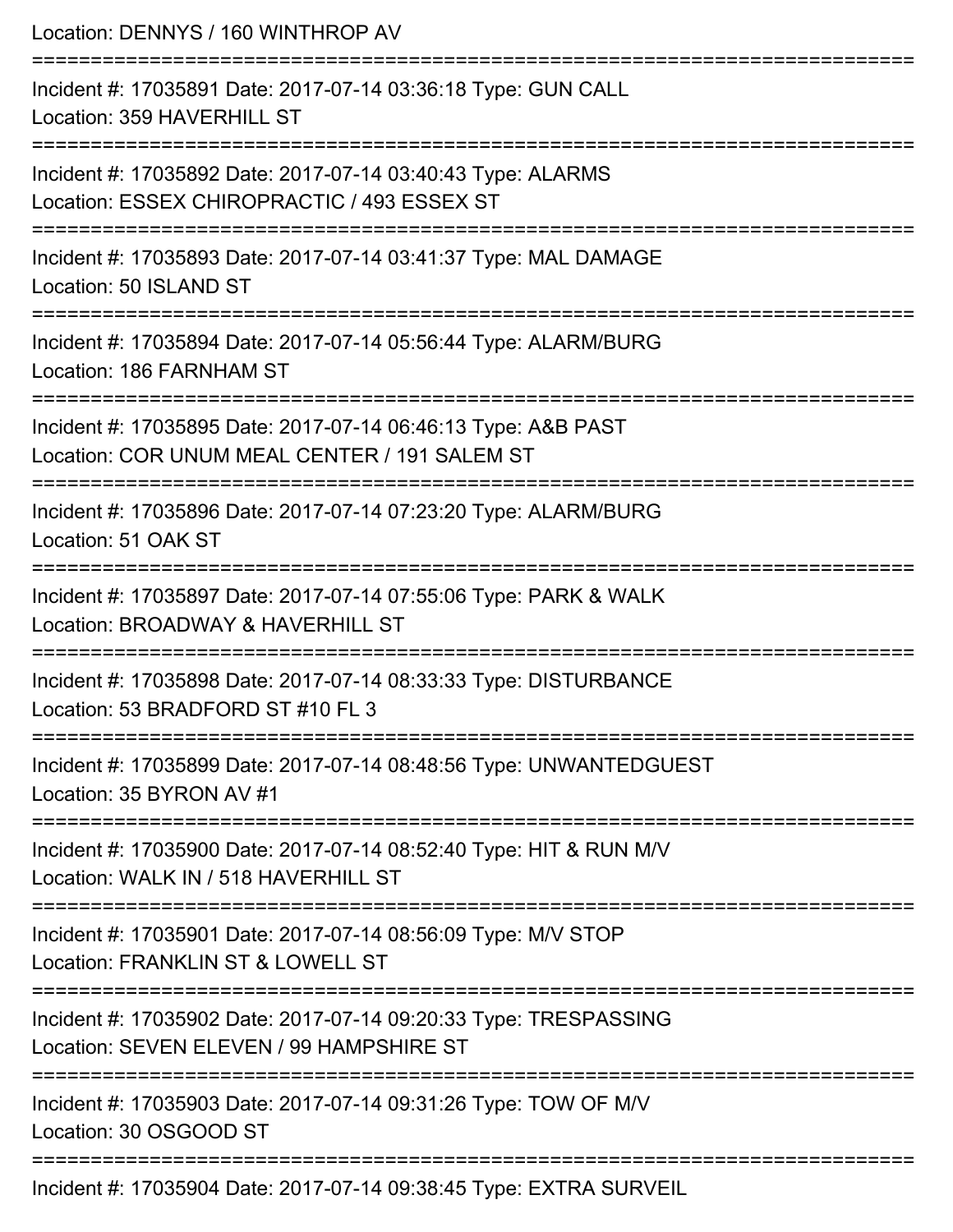| Incident #: 17035905 Date: 2017-07-14 09:41:04 Type: TOW OF M/V<br>Location: BODWELL ST & ESSEX AV                                  |
|-------------------------------------------------------------------------------------------------------------------------------------|
| Incident #: 17035906 Date: 2017-07-14 09:45:11 Type: 209A/SERVE<br>Location: 139 S BROADWAY                                         |
| Incident #: 17035907 Date: 2017-07-14 09:51:55 Type: EXTRA SURVEIL<br>Location: 50 HUDSON AV                                        |
| Incident #: 17035908 Date: 2017-07-14 09:58:23 Type: EXTRA SURVEIL<br><b>Location: NORTH COMMON</b>                                 |
| Incident #: 17035909 Date: 2017-07-14 10:17:44 Type: TOW OF M/V<br><b>Location: 90 LEXINGTON ST</b>                                 |
| =====================================<br>Incident #: 17035910 Date: 2017-07-14 10:28:02 Type: M/V STOP<br>Location: 141 AMESBURY ST |
| Incident #: 17035911 Date: 2017-07-14 10:30:46 Type: MEDIC SUPPORT<br>Location: 341 SALEM ST #APTB                                  |
| Incident #: 17035912 Date: 2017-07-14 10:34:43 Type: UNKNOWN PROB<br>Location: 70 BERKELEY ST                                       |
| Incident #: 17035913 Date: 2017-07-14 10:38:06 Type: SUS PERS/MV<br>Location: LINDEN ST & PEARL ST                                  |
| Incident #: 17035914 Date: 2017-07-14 10:46:24 Type: 209A/SERVE<br>Location: 8 SPRINGFIELD ST                                       |
| Incident #: 17035915 Date: 2017-07-14 10:47:08 Type: 209A/SERVE<br>Location: 115 MARKET ST                                          |
| Incident #: 17035916 Date: 2017-07-14 10:54:10 Type: 209A/SERVE<br>Location: 264 JACKSON ST                                         |
| Incident #: 17035918 Date: 2017-07-14 11:01:13 Type: E911 HANGUP<br>Location: LAWRENCE HOUSING AUTHORITY / 353 ELM ST               |
| Incident #: 17035917 Date: 2017-07-14 11:01:20 Type: 209A/SERVE                                                                     |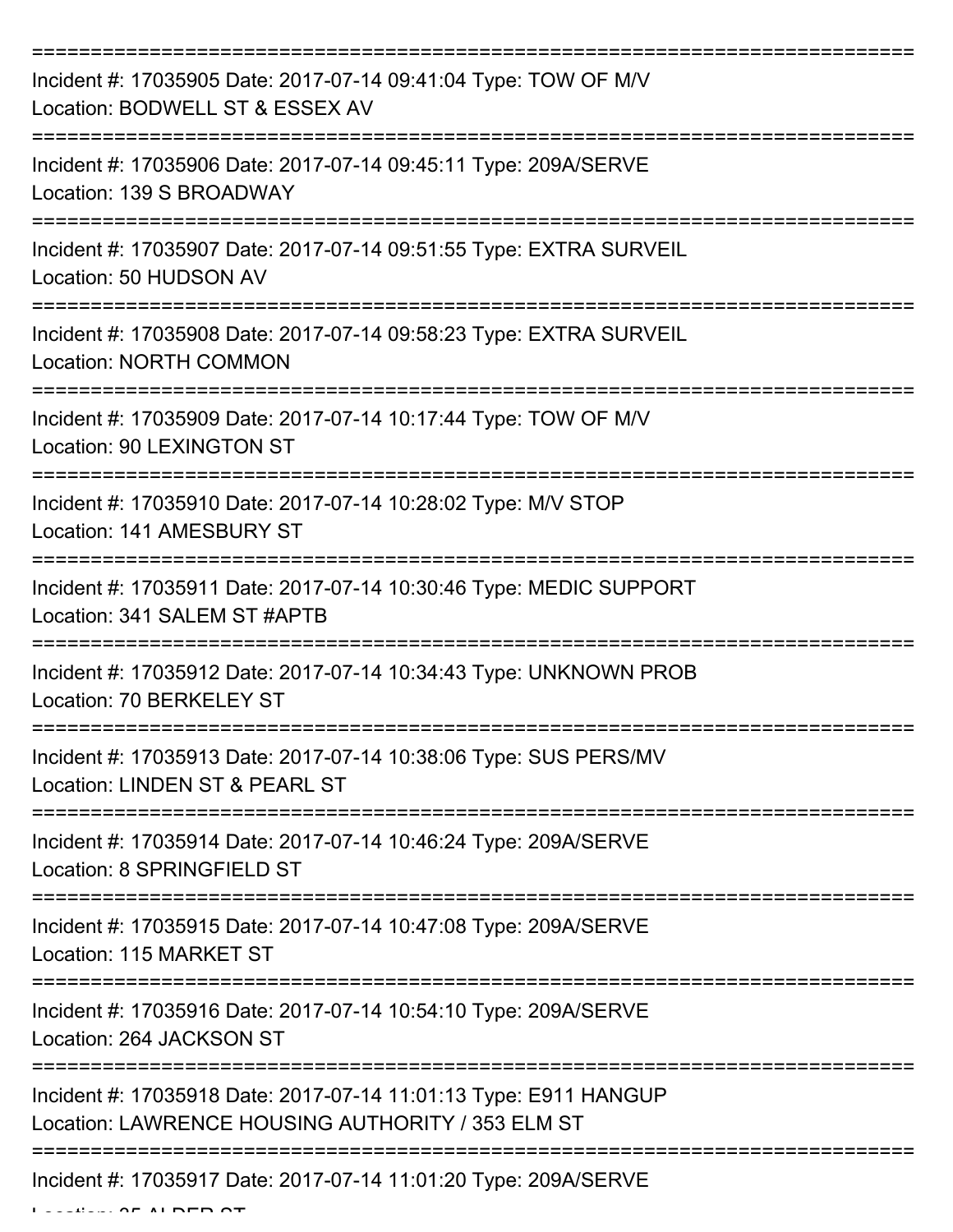| Incident #: 17035919 Date: 2017-07-14 11:07:55 Type: 209A/SERVE<br><b>Location: 11 TREMONT ST</b>   |
|-----------------------------------------------------------------------------------------------------|
| Incident #: 17035920 Date: 2017-07-14 11:33:14 Type: MISC<br>Location: 380 BROADWAY                 |
| Incident #: 17035921 Date: 2017-07-14 11:57:15 Type: M/V STOP<br><b>Location: SYLVESTER ST</b>      |
| Incident #: 17035922 Date: 2017-07-14 12:02:01 Type: ALARM/HOLD<br>Location: 450 ESSEX ST           |
| Incident #: 17035923 Date: 2017-07-14 12:06:17 Type: SEX OFF. PAST<br>Location: 90 LOWELL ST        |
| Incident #: 17035924 Date: 2017-07-14 12:08:14 Type: AUTO ACC/NO PI<br>Location: 85 BERKELEY ST     |
| Incident #: 17035925 Date: 2017-07-14 12:09:28 Type: KEEP PEACE<br>Location: 2 DURHAM ST            |
| Incident #: 17035926 Date: 2017-07-14 12:14:09 Type: M/V STOP<br>Location: BRADFORD ST & WINSLOW PL |
| Incident #: 17035927 Date: 2017-07-14 12:35:21 Type: SUS PERS/MV<br>Location: 360 BROADWAY          |
| Incident #: 17035928 Date: 2017-07-14 12:36:37 Type: TOW OF M/V<br>Location: 151 HAMPSHIRE ST       |
| Incident #: 17035929 Date: 2017-07-14 12:57:31 Type: M/V STOP<br><b>Location: 40 LAWRENCE ST</b>    |
| Incident #: 17035930 Date: 2017-07-14 13:23:42 Type: DOMESTIC/PROG<br>Location: 23 SPRINGFIELD ST   |
| Incident #: 17035931 Date: 2017-07-14 13:34:21 Type: M/V STOP<br>Location: MARKET ST & PARKER ST    |
| Incident #: 17035932 Date: 2017-07-14 13:46:43 Type: AUTO ACC/NO PI                                 |

Location: WHITE HEN DANTDV / 703 HAVEDHILL CT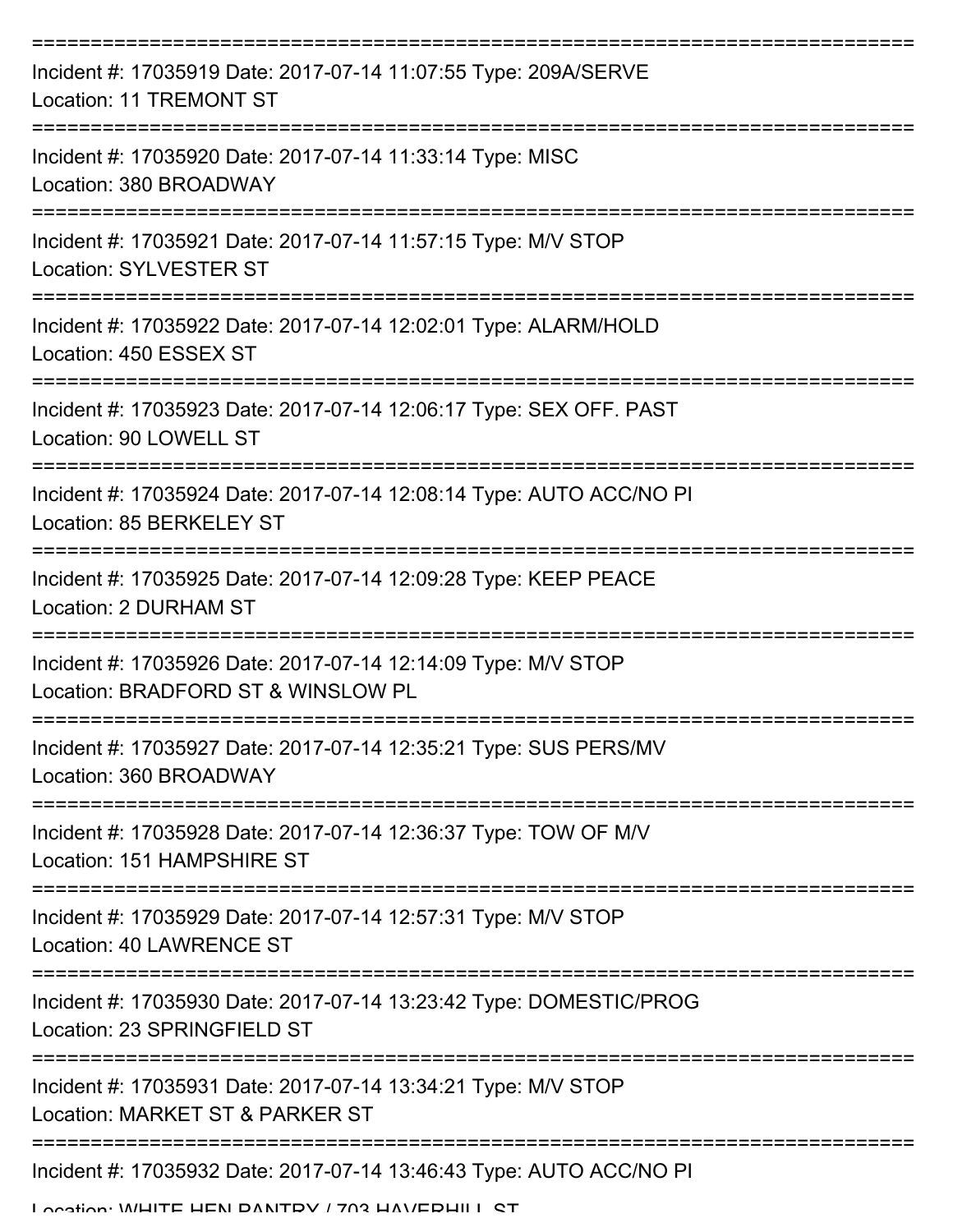| Incident #: 17035933 Date: 2017-07-14 13:55:20 Type: COURT DOC SERVE<br>Location: 16C LORING ST                           |
|---------------------------------------------------------------------------------------------------------------------------|
| Incident #: 17035935 Date: 2017-07-14 13:57:25 Type: DISTURBANCE<br>Location: CVS / 366 BROADWAY                          |
| Incident #: 17035934 Date: 2017-07-14 13:57:33 Type: GENERAL SERV<br>Location: 266 BROADWAY                               |
| Incident #: 17035937 Date: 2017-07-14 14:05:03 Type: INVEST CONT<br>Location: AMESBURY ST & COMMON ST                     |
| Incident #: 17035936 Date: 2017-07-14 14:05:09 Type: UNWANTEDGUEST<br>Location: 193 MAPLE ST #APT5J                       |
| Incident #: 17035938 Date: 2017-07-14 14:33:37 Type: THREATS<br>Location: 22 BROOK ST #1                                  |
| Incident #: 17035940 Date: 2017-07-14 14:39:30 Type: SEX OFFENDER<br>Location: LAWRENCE POLICE DEPARTMENT / 90 LOWELL ST  |
| Incident #: 17035939 Date: 2017-07-14 14:42:30 Type: DISTURBANCE<br>Location: 44 ELM ST                                   |
| Incident #: 17035941 Date: 2017-07-14 14:43:02 Type: UNWANTEDGUEST<br>Location: 257 BROADWAY                              |
| ==================<br>Incident #: 17035942 Date: 2017-07-14 14:48:20 Type: M/V STOP<br>Location: MERRIMACK ST & PARKER ST |
| Incident #: 17035943 Date: 2017-07-14 14:49:03 Type: INVEST CONT<br>Location: 317 S BROADWAY                              |
| Incident #: 17035944 Date: 2017-07-14 14:51:11 Type: INVEST CONT<br>Location: 87 FERRY ST                                 |
| Incident #: 17035945 Date: 2017-07-14 14:52:04 Type: STOLEN PROP<br>Location: 92 BROADWAY                                 |
| Incident #: 17035946 Date: 2017-07-14 15:07:16 Type: M/V STOP<br>Location: 170 LAWRENCE ST                                |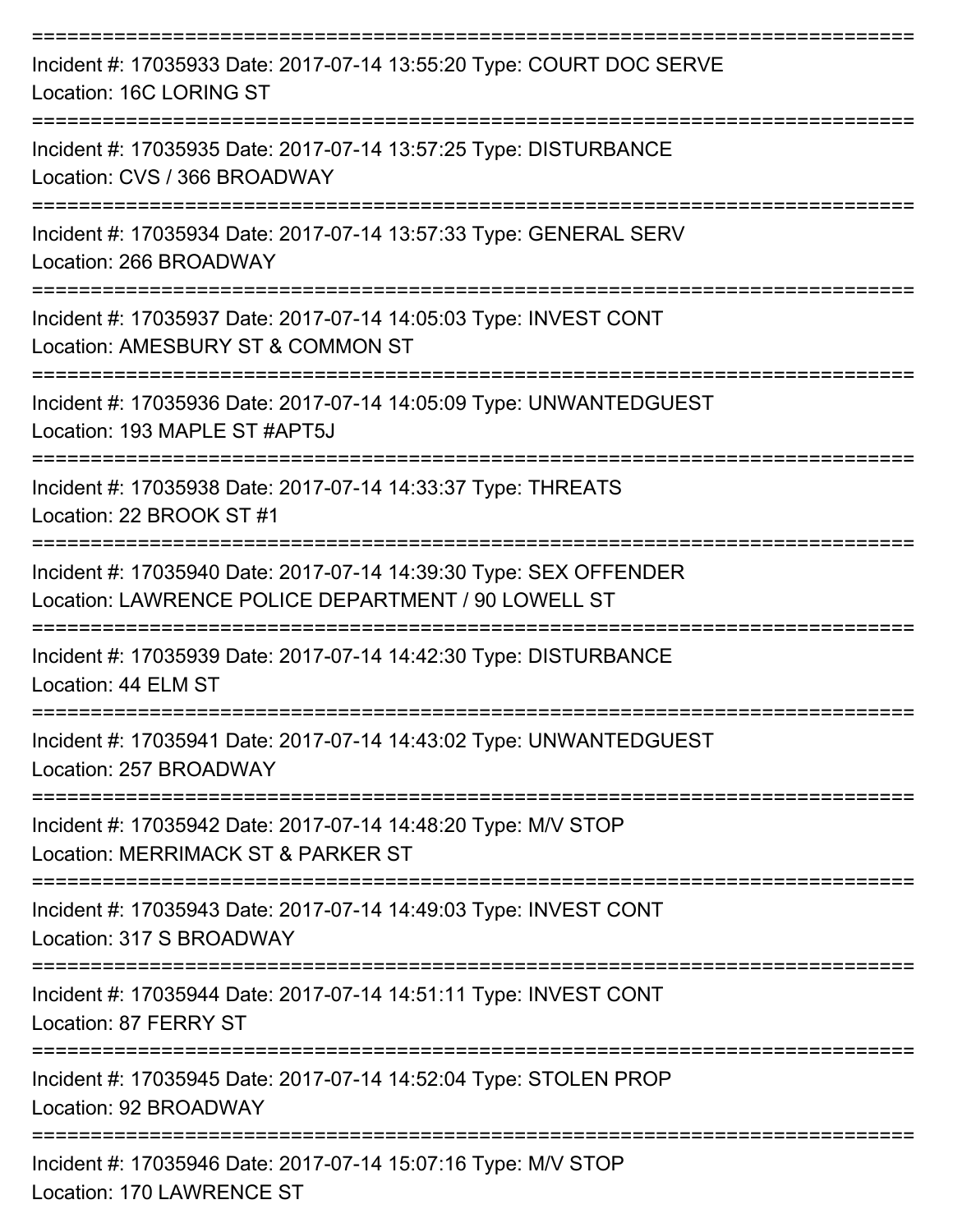| Incident #: 17035947 Date: 2017-07-14 15:22:51 Type: M/V STOP<br>Location: BRADFORD ST & BROADWAY                                           |
|---------------------------------------------------------------------------------------------------------------------------------------------|
| :======================<br>Incident #: 17035948 Date: 2017-07-14 15:23:24 Type: TOW OF M/V<br>Location: 139 E HAVERHILL ST                  |
| :====================================<br>Incident #: 17035949 Date: 2017-07-14 15:24:18 Type: M/V STOP<br>Location: ANDOVER ST & S BROADWAY |
| Incident #: 17035950 Date: 2017-07-14 15:27:42 Type: INVEST CONT<br>Location: 34 GREENFIELD ST                                              |
| Incident #: 17035951 Date: 2017-07-14 15:28:57 Type: MEDIC SUPPORT<br>Location: 312 WATER ST #APT 4                                         |
| Incident #: 17035952 Date: 2017-07-14 15:31:59 Type: M/V STOP<br>Location: ARLINGTON ST & EXCHANGE ST                                       |
| :=================<br>Incident #: 17035953 Date: 2017-07-14 15:40:05 Type: STOLEN PROP<br>Location: 599 CANAL ST                            |
| Incident #: 17035954 Date: 2017-07-14 15:47:25 Type: INVESTIGATION<br>Location: 90 LOWELL ST                                                |
| Incident #: 17035957 Date: 2017-07-14 16:13:22 Type: THREATS<br>Location: 28 BYRON AV                                                       |
| Incident #: 17035955 Date: 2017-07-14 16:24:28 Type: INVESTIGATION<br>Location: 90 LOWELL ST                                                |
| Incident #: 17035956 Date: 2017-07-14 16:25:31 Type: AUTO ACC/NO PI<br>Location: MYRTLE ST & SPRUCE ST                                      |
| Incident #: 17035958 Date: 2017-07-14 16:27:11 Type: MEDIC SUPPORT<br>Location: 383 HAVERHILL ST                                            |
| Incident #: 17035959 Date: 2017-07-14 16:42:46 Type: AUTO ACC/NO PI<br>Location: DENNYS / 160 WINTHROP AV                                   |
| Incident #: 17035960 Date: 2017-07-14 17:02:40 Type: NOISE ORD<br><b>Location: MERRIMACK VIEW CT</b>                                        |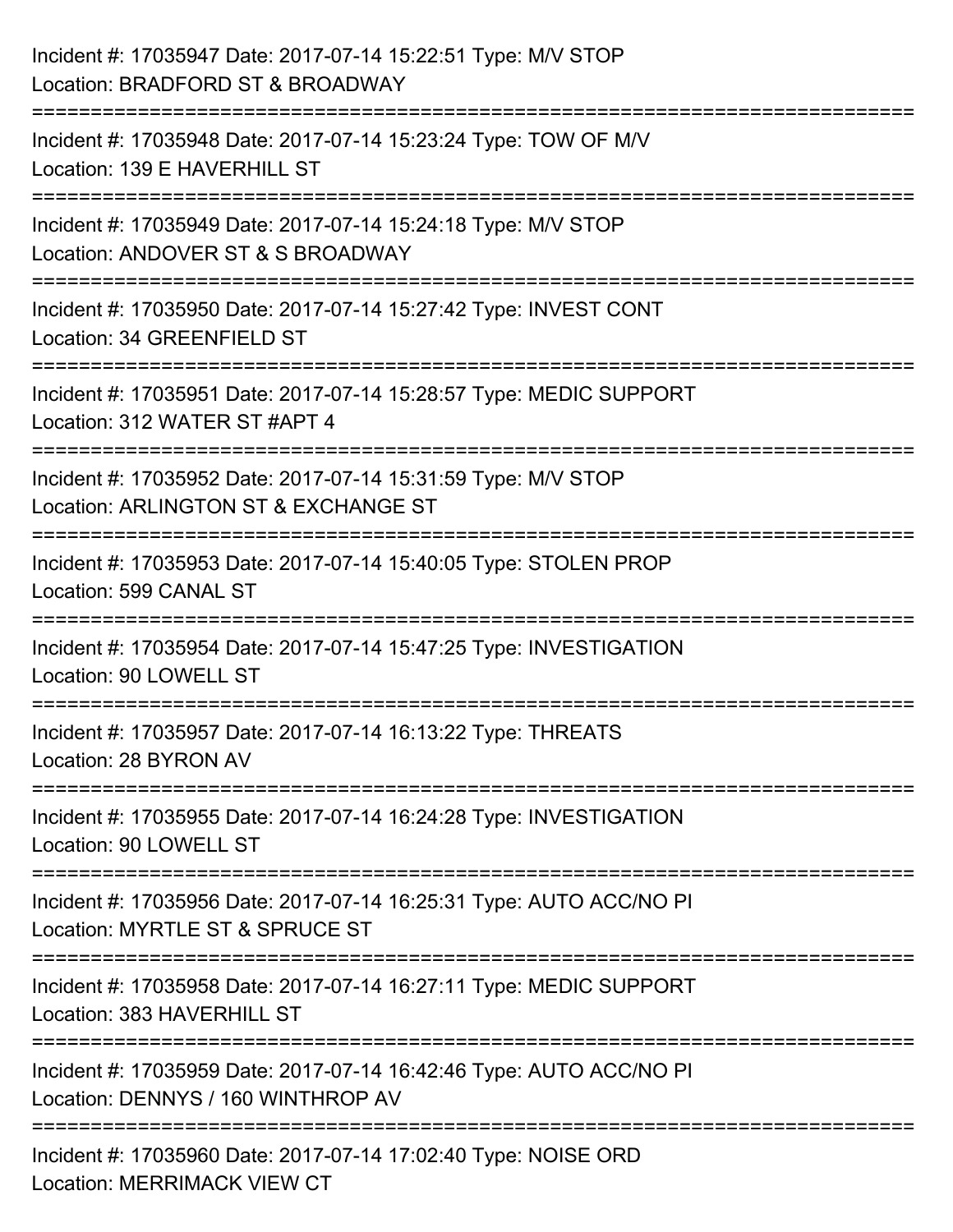| Incident #: 17035961 Date: 2017-07-14 17:17:42 Type: GENERAL SERV<br>Location: 576 HAVERHILL ST                                                                    |
|--------------------------------------------------------------------------------------------------------------------------------------------------------------------|
| Incident #: 17035962 Date: 2017-07-14 17:24:41 Type: SUS PERS/MV<br>Location: 4 BERKELEY ST                                                                        |
| Incident #: 17035963 Date: 2017-07-14 17:25:07 Type: INVESTIGATION<br>Location: CHILDRENS HOSPITAL BOSTON / null<br>===============================                |
| Incident #: 17035966 Date: 2017-07-14 17:27:32 Type: ANIMAL COMPL<br>Location: CRESTWOOD CIR & MT VERNON ST                                                        |
| Incident #: 17035964 Date: 2017-07-14 17:30:06 Type: INVESTIGATION<br>Location: 50 S BROADWAY<br>====================================<br>========================= |
| Incident #: 17035965 Date: 2017-07-14 17:30:20 Type: AUTO ACC/PI<br>Location: 101 S UNION ST                                                                       |
| Incident #: 17035967 Date: 2017-07-14 17:36:15 Type: LOST PROPERTY<br>Location: 9 ALBION ST FL 1                                                                   |
| Incident #: 17035968 Date: 2017-07-14 17:46:19 Type: LOST PROPERTY<br>Location: 324 MARKET ST #5                                                                   |
| Incident #: 17035969 Date: 2017-07-14 17:54:03 Type: UNWANTEDGUEST<br>Location: 31 HOBSON ST #3                                                                    |
| Incident #: 17035970 Date: 2017-07-14 18:05:58 Type: B&E/PAST<br>Location: 262 WATER ST                                                                            |
| Incident #: 17035971 Date: 2017-07-14 18:24:31 Type: LOST PROPERTY<br>Location: 13 CEDAR ST #2                                                                     |
| Incident #: 17035972 Date: 2017-07-14 18:42:29 Type: TOW OF M/V<br>Location: 82 BUNKERHILL ST                                                                      |
| Incident #: 17035973 Date: 2017-07-14 18:43:49 Type: ABAND MV<br>Location: 4 BERKELEY ST                                                                           |
| Incident #: 17035974 Date: 2017-07-14 18:43:52 Type: ALARM/BURG<br>Location: DIKEMAN WELDING / 85 BLANCHARD ST                                                     |

===========================================================================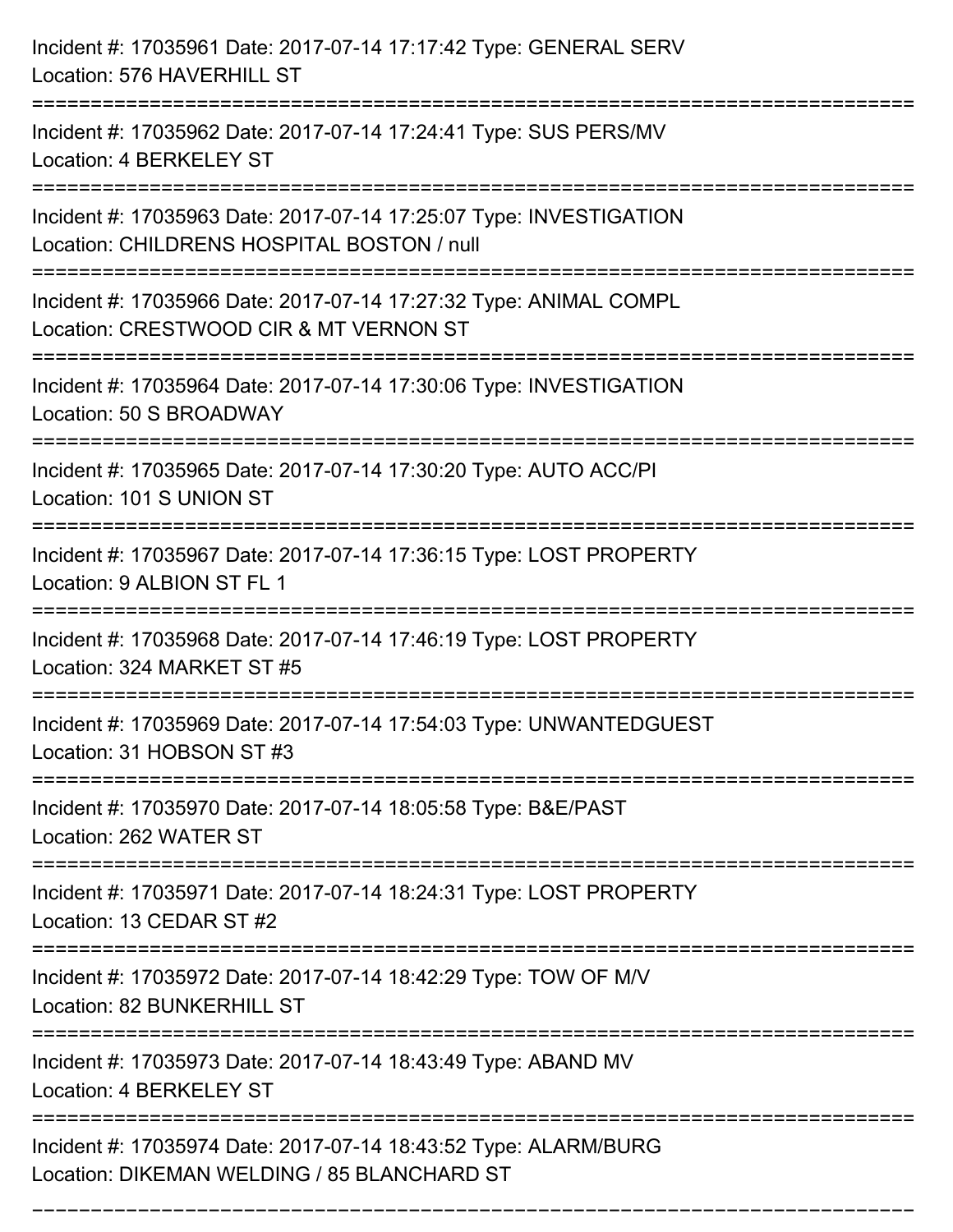| Incident #: 17035975 Date: 2017-07-14 18:48:05 Type: TRESPASSING<br>Location: 14 CEDAR ST                                                                               |
|-------------------------------------------------------------------------------------------------------------------------------------------------------------------------|
| Incident #: 17035976 Date: 2017-07-14 19:02:02 Type: DOMESTIC/PROG<br>Location: 117 CHESTER ST                                                                          |
| Incident #: 17035977 Date: 2017-07-14 19:07:18 Type: MEDIC SUPPORT<br>Location: 62 BOWDOIN ST FL 1<br>==================================<br>=========================== |
| Incident #: 17035978 Date: 2017-07-14 19:09:34 Type: A&B PAST<br>Location: 800 ESSEX ST FL 1                                                                            |
| Incident #: 17035979 Date: 2017-07-14 19:13:17 Type: M/V STOP<br>Location: 189 LAWRENCE ST                                                                              |
| Incident #: 17035980 Date: 2017-07-14 19:32:21 Type: M/V STOP<br>Location: 286 AMES ST                                                                                  |
| Incident #: 17035981 Date: 2017-07-14 19:51:27 Type: CK WELL BEING<br>Location: 151 S UNION ST                                                                          |
| Incident #: 17035982 Date: 2017-07-14 19:53:22 Type: ALARM/BURG<br>Location: 33 FRANKLIN ST FL 2                                                                        |
| Incident #: 17035983 Date: 2017-07-14 20:01:34 Type: M/V STOP<br>Location: FRANKLIN ST & TREMONT ST                                                                     |
| Incident #: 17035984 Date: 2017-07-14 20:09:39 Type: DRUG OVERDOSE<br>Location: 327 BROADWAY                                                                            |
| Incident #: 17035985 Date: 2017-07-14 20:17:34 Type: ALARM/BURG<br>Location: 479 BROADWAY                                                                               |
| Incident #: 17035986 Date: 2017-07-14 20:30:47 Type: ALARM/BURG<br>Location: 493 ESSEX ST                                                                               |
| Incident #: 17035987 Date: 2017-07-14 20:32:07 Type: ALARM/BURG<br>Location: 37 ALLSTON ST                                                                              |
| Incident #: 17035988 Date: 2017-07-14 20:33:59 Type: HARASSMENT<br>Location: 11.5 WALK IN TREMONT ST                                                                    |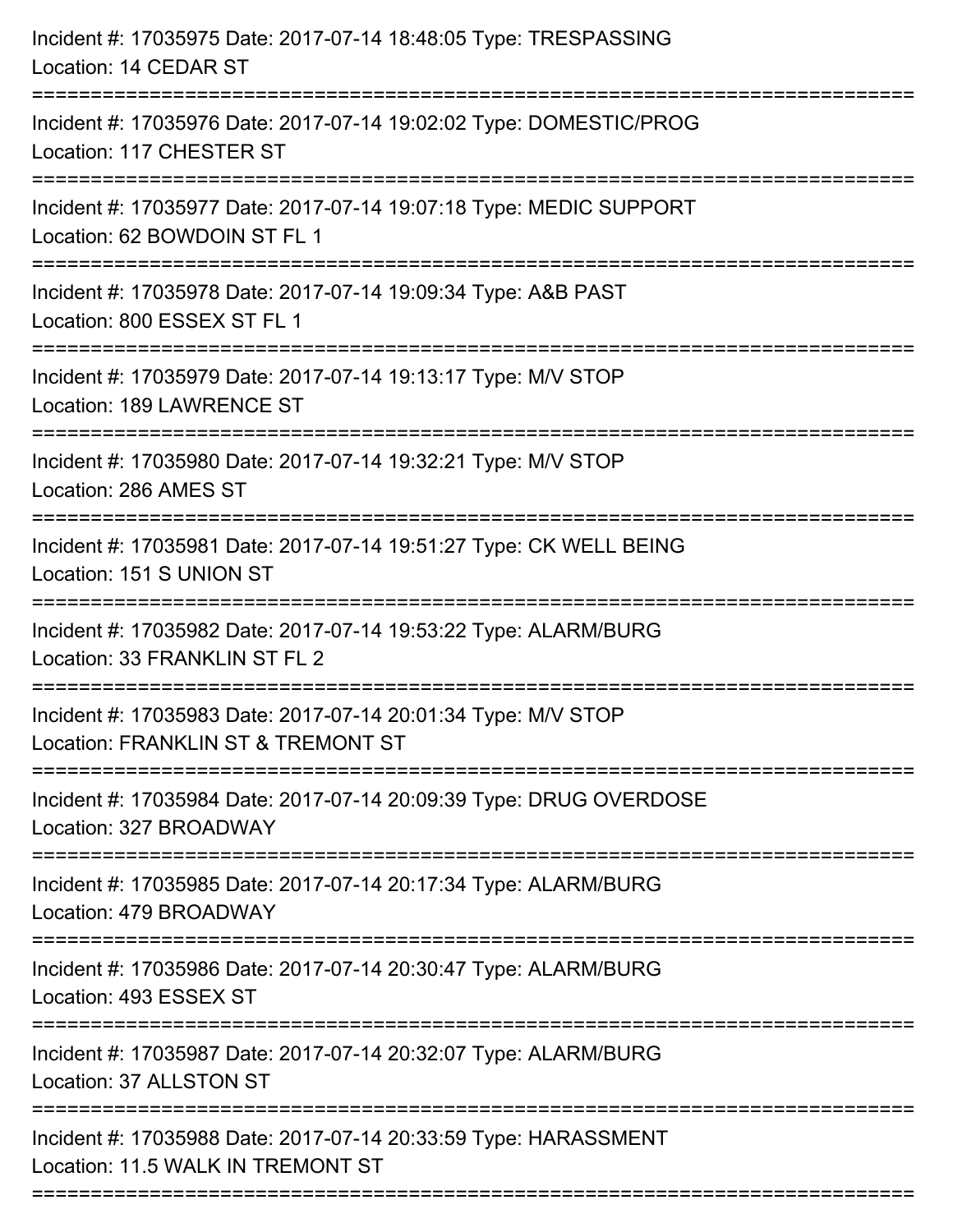Location: SAL'S RESTURANT / 354 MERRIMACK ST =========================================================================== Incident #: 17035990 Date: 2017-07-14 20:41:23 Type: M/V STOP Location: BROADWAY & CONCORD ST =========================================================================== Incident #: 17035991 Date: 2017-07-14 20:44:24 Type: EXTRA SURVEIL Location: COTE & SONS / S BROADWAY =========================================================================== Incident #: 17035992 Date: 2017-07-14 20:46:33 Type: EXTRA SURVEIL Location: BOAT RAMP / EVERETT ST =========================================================================== Incident #: 17035993 Date: 2017-07-14 20:48:52 Type: M/V STOP Location: ANDOVER ST & CARLETON ST =========================================================================== Incident #: 17035994 Date: 2017-07-14 20:52:12 Type: UNKNOWN PROB Location: SAL'S RESTURANT / 354 MERRIMACK ST =========================================================================== Incident #: 17035995 Date: 2017-07-14 20:54:13 Type: M/V STOP Location: ESSEX ST & HAMPSHIRE ST =========================================================================== Incident #: 17035996 Date: 2017-07-14 20:57:35 Type: SHOPLIFTING Location: 700 ESSEX ST =========================================================================== Incident #: 17035997 Date: 2017-07-14 21:02:44 Type: NOISE ORD Location: 34 PARKER ST =========================================================================== Incident #: 17035998 Date: 2017-07-14 21:04:37 Type: DOMESTIC/PROG Location: 48 OLIVE AV FL 1 =========================================================================== Incident #: 17035999 Date: 2017-07-14 21:24:49 Type: NOISE ORD Location: HAFFNER'S GAS STATION / 69 PARKER ST =========================================================================== Incident #: 17036000 Date: 2017-07-14 21:28:09 Type: M/V STOP Location: AMESBURY ST & ESSEX ST =========================================================================== Incident #: 17036001 Date: 2017-07-14 21:45:46 Type: M/V STOP Location: CANAL ST & MILL ST =========================================================================== Incident #: 17036002 Date: 2017-07-14 21:46:46 Type: ALARM/BURG Location: 479 BROADWAY ===========================================================================

Incident #: 17036003 Date: 2017 07 14 21:50:51 Type: M/V STOP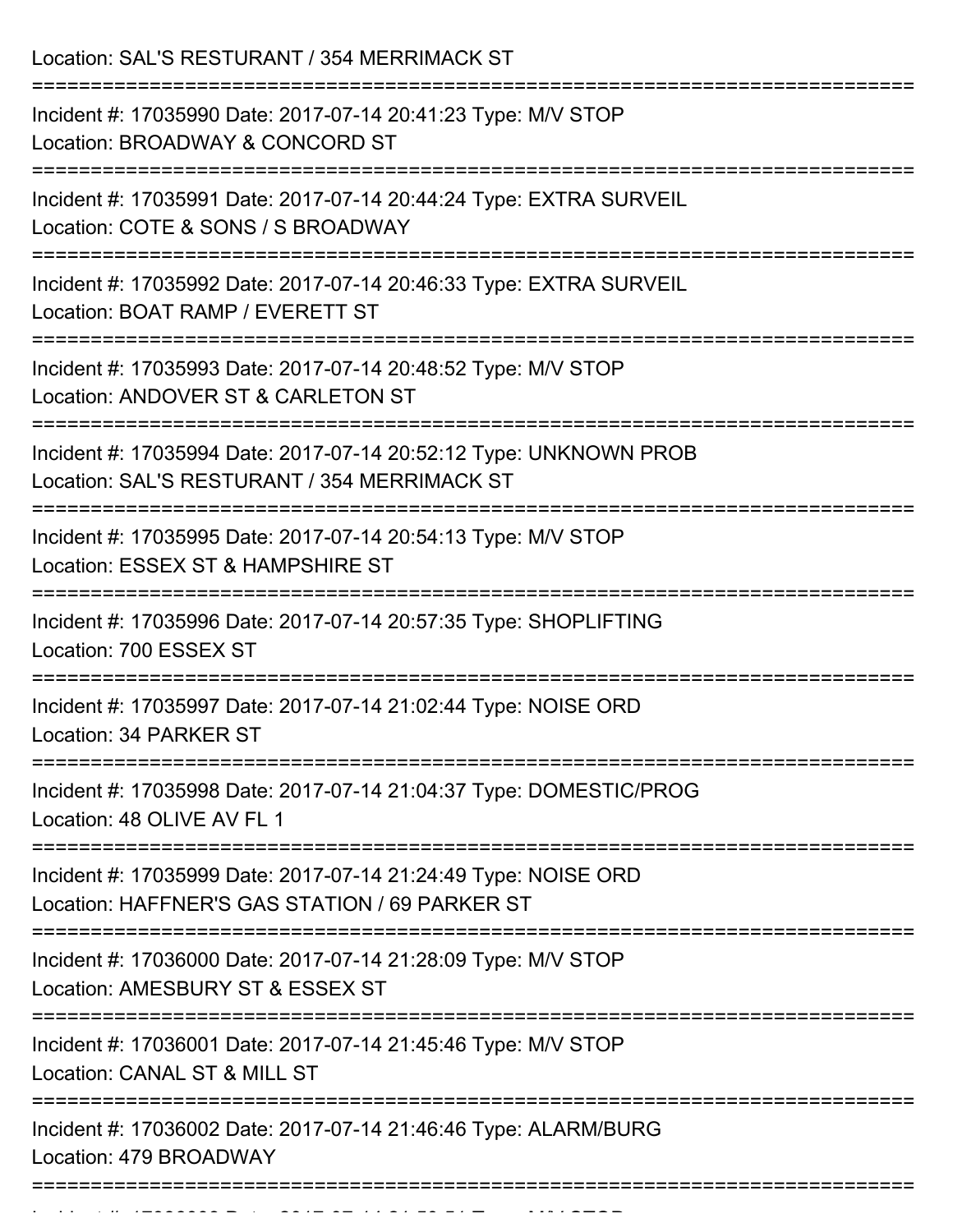Location: 499 CANAL ST

| Incident #: 17036004 Date: 2017-07-14 21:55:08 Type: NOISE ORD<br>Location: 35 CHICKERING ST                |
|-------------------------------------------------------------------------------------------------------------|
| Incident #: 17036005 Date: 2017-07-14 21:55:38 Type: M/V STOP<br>Location: TREMONT ST & WEST ST             |
| Incident #: 17036006 Date: 2017-07-14 21:59:41 Type: M/V STOP<br>Location: ALDEN CT & WEST ST               |
| Incident #: 17036007 Date: 2017-07-14 22:09:21 Type: SHOTS FIRED<br>Location: ERVING AV & HAMPSHIRE ST      |
| Incident #: 17036008 Date: 2017-07-14 22:19:07 Type: INVEST CONT<br>Location: 76 AMHERST ST                 |
| Incident #: 17036009 Date: 2017-07-14 22:28:51 Type: NOISE ORD<br>Location: 83 KNOX ST                      |
| Incident #: 17036010 Date: 2017-07-14 22:32:47 Type: M/V STOP<br>Location: METHUEN ST & MILL ST             |
| Incident #: 17036011 Date: 2017-07-14 22:34:34 Type: SUS PERS/MV<br>Location: 60 JEFFERSON ST               |
| Incident #: 17036012 Date: 2017-07-14 22:39:01 Type: NOISE ORD<br>Location: 208 BAILEY ST                   |
| Incident #: 17036013 Date: 2017-07-14 22:56:57 Type: M/V STOP<br>Location: DAISY ST & HOLLY ST              |
| Incident #: 17036014 Date: 2017-07-14 23:01:41 Type: DOMESTIC/PROG<br>Location: 157 BERNARD AV              |
| Incident #: 17036015 Date: 2017-07-14 23:17:35 Type: M/V STOP<br><b>Location: RESERVOIR ST</b>              |
| Incident #: 17036016 Date: 2017-07-14 23:22:33 Type: AUTO ACC/NO PI<br>Location: FRANKLIN ST & HAVERHILL ST |
|                                                                                                             |